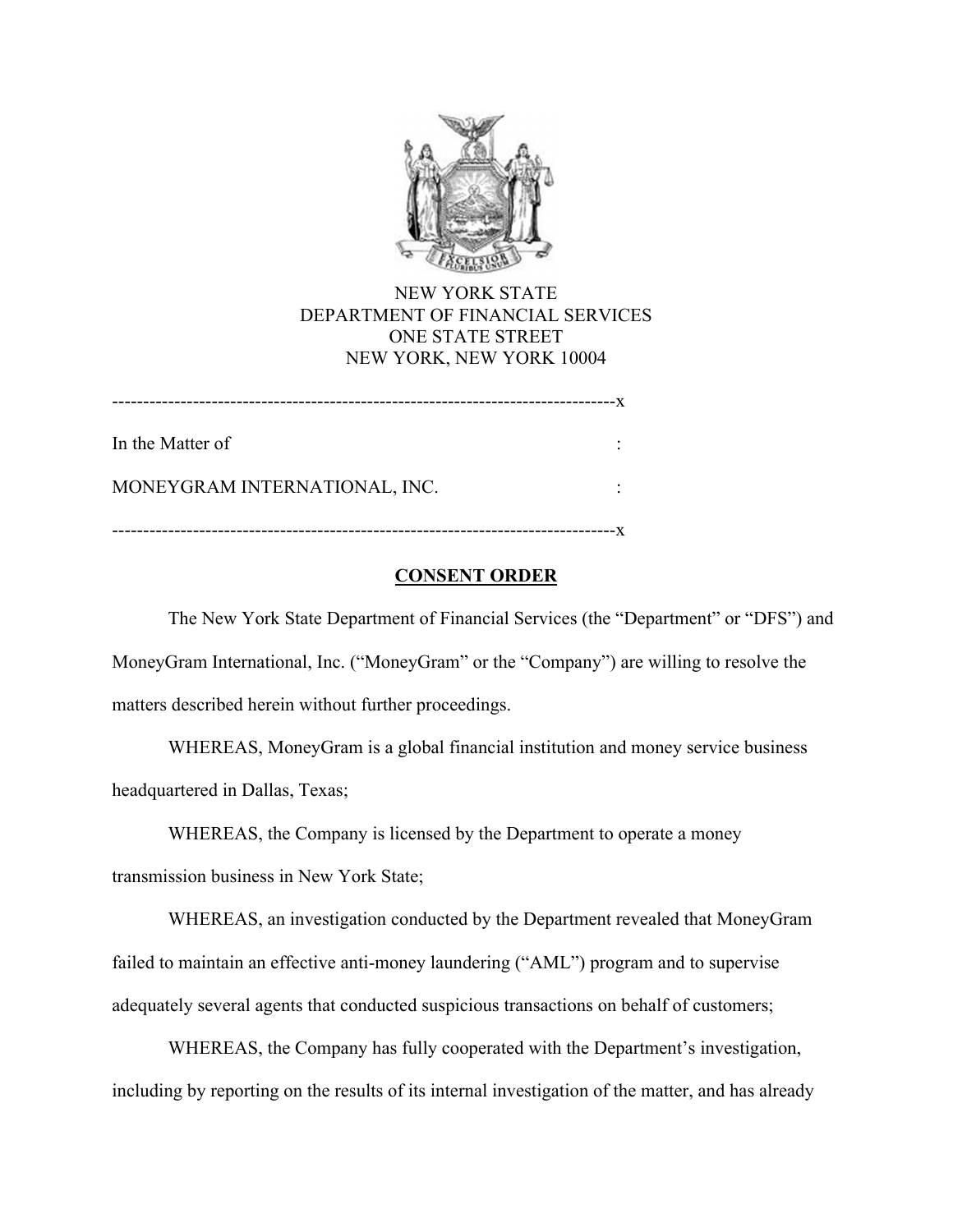voluntarily undertaken significant enhancements to its compliance program and remediation to prevent similar violations from recurring;

NOW THEREFORE, to resolve this matter without further proceedings, the Department finds as follows:

#### **THE DEPARTMENT'S FINDINGS**

### **Introduction**

1. MoneyGram operates an electronic network by which consumers can send money to individuals and businesses in the United States and around the world. It provides such money transmitting services to consumers through more than 430,000 MoneyGram agent locations in more than 200 countries and territories. MoneyGram primarily offers services through thirdparty agents, including retail chains, independent retailers, post offices, banks and other financial institutions. MoneyGram also offers digital services, such as [moneygram.com](https://moneygram.com), mobile app solutions, account deposit and kiosk-based services. Additionally, MoneyGram has limited company-operated retail locations.

2. In New York, MoneyGram operates through more than 1,000 agent locations. In 2020, MoneyGram's New York agents processed more than 2 million consumer-to-consumer money transfers.

3. MoneyGram earns revenue primarily from consumer transaction fees and the management of currency exchange spreads on money transfer transactions involving different "send" and "receive" currencies.

4. MoneyGram pays each agent a commission for each money transfer the agent processes. MoneyGram may also pay an agent bonuses and other compensation based on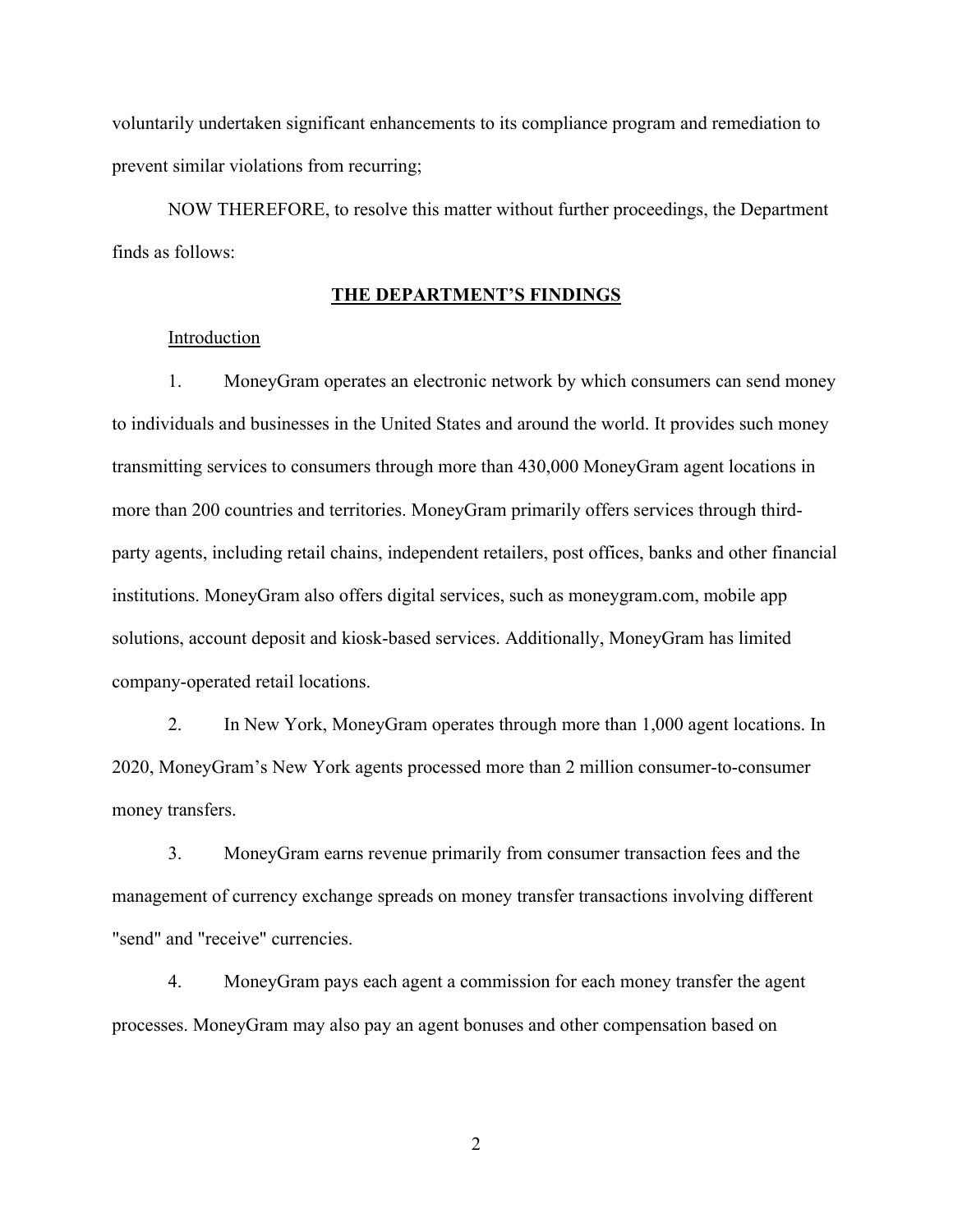variety of reasons, including compliance failures. transaction volume. The Company can terminate or suspend any agent or agent location for a

5. MoneyGram has held a money transmitter license in New York issued by the Department (or its predecessor agency) since 1998.

6. Under New York law, money transmitters such as MoneyGram must establish, implement, and maintain an effective AML compliance program that, among other things, provides for: internal policies, procedures, and controls to guard against money laundering; a designated individual or individuals to coordinate and monitor day-to-day compliance with federal AML and Bank Secrecy Act ("BSA") obligations and corresponding New York banking laws and regulations; an employee training program; independent program testing; customer identification verification; and accurate, complete, timely reports of suspicious activity.

7. Companies holding money transmitter licensees must also exercise reasonable supervision over its agents to ensure compliance by the agents with all applicable laws, rules, and regulations.

The Conduct at Issue

8. The Department commenced an investigation of MoneyGram stemming from an examination that was conducted in March and April of 2017. That investigation revealed several significant compliance weaknesses, in particular with regard to MoneyGram's supervision of six New York City-based agents that were responsible for conducting large volumes of transactions to MoneyGram locations in China (the "Agents at Issue").

9. Specifically, each of the Agents at Issue contributed to a dramatic increase in transactions to China, without reasonable explanation, particularly during the period from January 2016 to May 2017. By way of comparison, over the twelve months of 2014 — prior to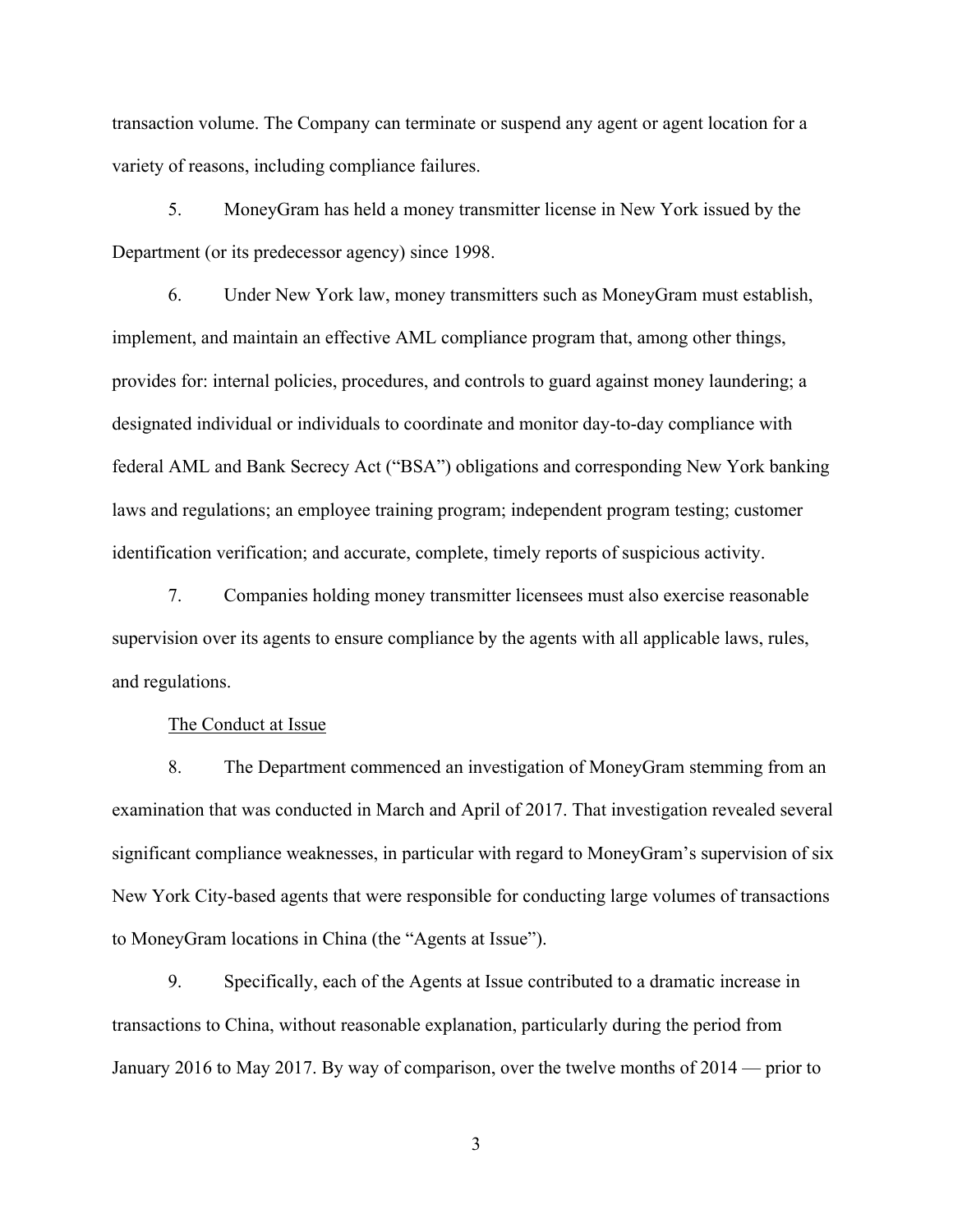the suspicious spike — there were approximately 7,500 transactions between New York and China aggregating approximately \$30,000,000; during the 17-month period from January 2016 through May 2017, however, there were more than 25,000 transactions to China aggregating more than \$100,000,000.

10. The sheer number and size of the transactions processed by New York agents some of which were small, store-front independent agents — were clear indicators of increased money laundering risk, particularly given that the destination (China) was known to carry a high AML risk. Other warning signs also were present in the transactions, including a suspicious pattern that many different senders transmitted money to the same recipient, and certain indications that the transactions were being structured in a way to evade currency reporting requirements.

11. Despite the suspicious spike in activity and the other warning signs, MoneyGram failed to stop the activity by the Agents at Issue for more than a year after the suspicious transactions began. Specifically, MoneyGram's Financial Investigation Unit identified instances where the Company's compliance program was lacking insofar as the Company failed to detect and prevent apparent structuring activity by the Agents at Issue and the Company failed to take remedial measures to ensure that the Agents at Issue were filing certain suspicious activity reports based on the appearance of suspicious transactions. In sum, the Company failed to adequately oversee the Agents at Issue during the relevant time frame to prevent these compliance failures.

#### **Mitigating Factors**

12. The Department acknowledges that MoneyGram has already undertaken significant remedial measures and implemented compliance enhancements designed to improve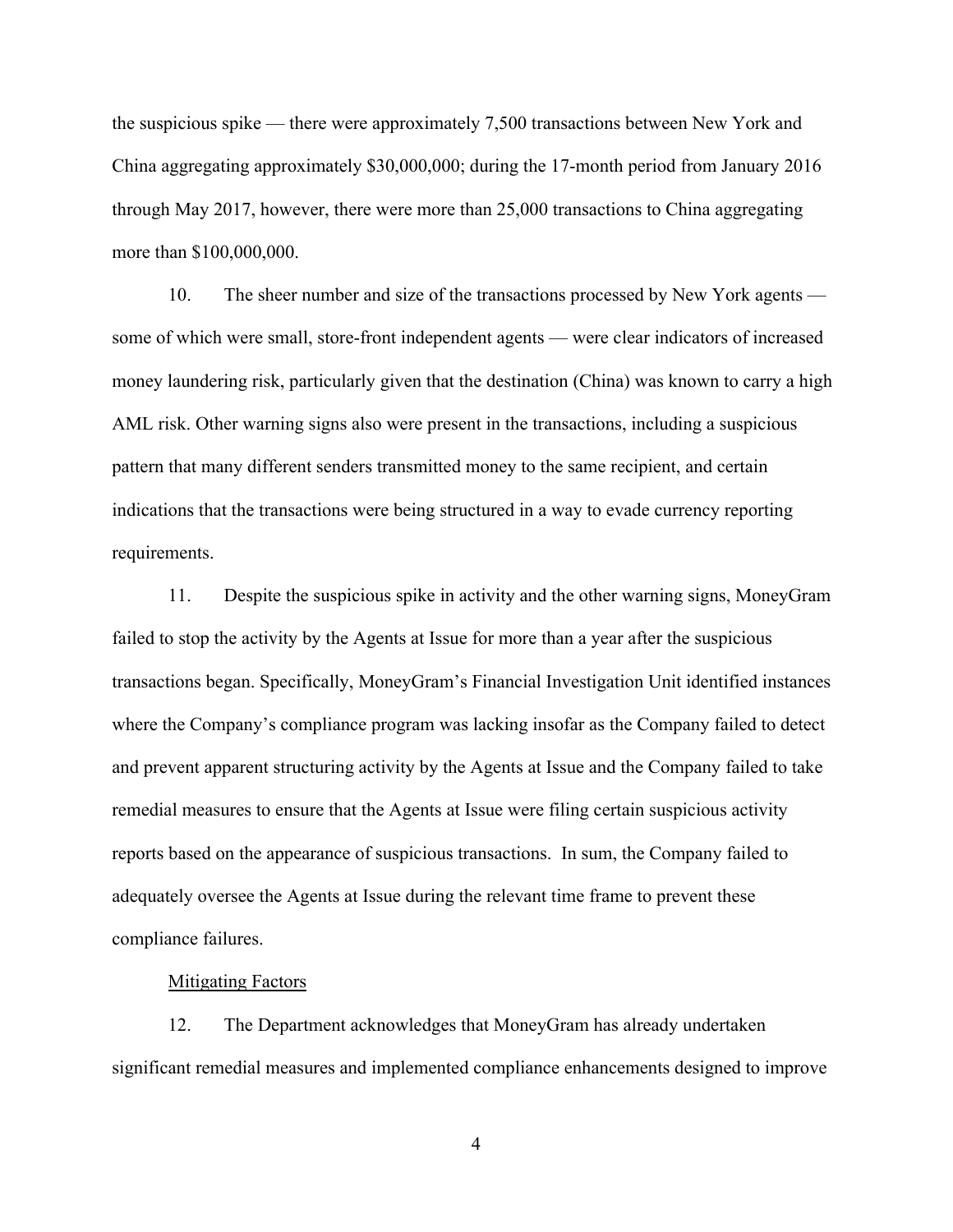its AML programs and supervision of agents since the conduct at issue. These compliance program enhancements and remedial measures have included, among other things, the termination of the Agents at Issue, the creation of new compliance procedures designed to increase the authority of compliance personnel within the Company, new limits on and supervision of high-risk agents, and a substantial increase in the resources allocated to compliance, including a significant increase in compliance personnel.

### Violations of Law and Regulations

13. MoneyGram failed to maintain an effective and compliant AML program, in violation of 3 N.Y.C.R.R. § 417.2.

14. MoneyGram failed to exercise reasonable supervision over its agents to ensure compliance with applicable laws, rules, and regulations, in violation of 3 N.Y.C.R.R. § 406.3(g).

NOW THEREFORE, to resolve this matter without further proceedings, the Department and the Company stipulate and agree to the following terms and conditions:

#### **SETTLEMENT PROVISIONS**

### **Monetary Penalty**

15. No later than ten (10) days after the Effective Date (as defined below) of this Consent Order, the Company shall pay a civil monetary penalty pursuant to New York Banking Law  $\S 44$  to the Department in the amount eight million two-hundred and fifty thousand U.S. dollars (\$8,250,000). The payment shall be in the form of a wire transfer in accordance with instructions provided by the Department.

16. The Company shall not claim, assert, or apply for a tax deduction or tax credit with regard to any U.S. federal, state, or local tax, directly or indirectly, for any portion of the civil monetary penalty paid pursuant to this Consent Order.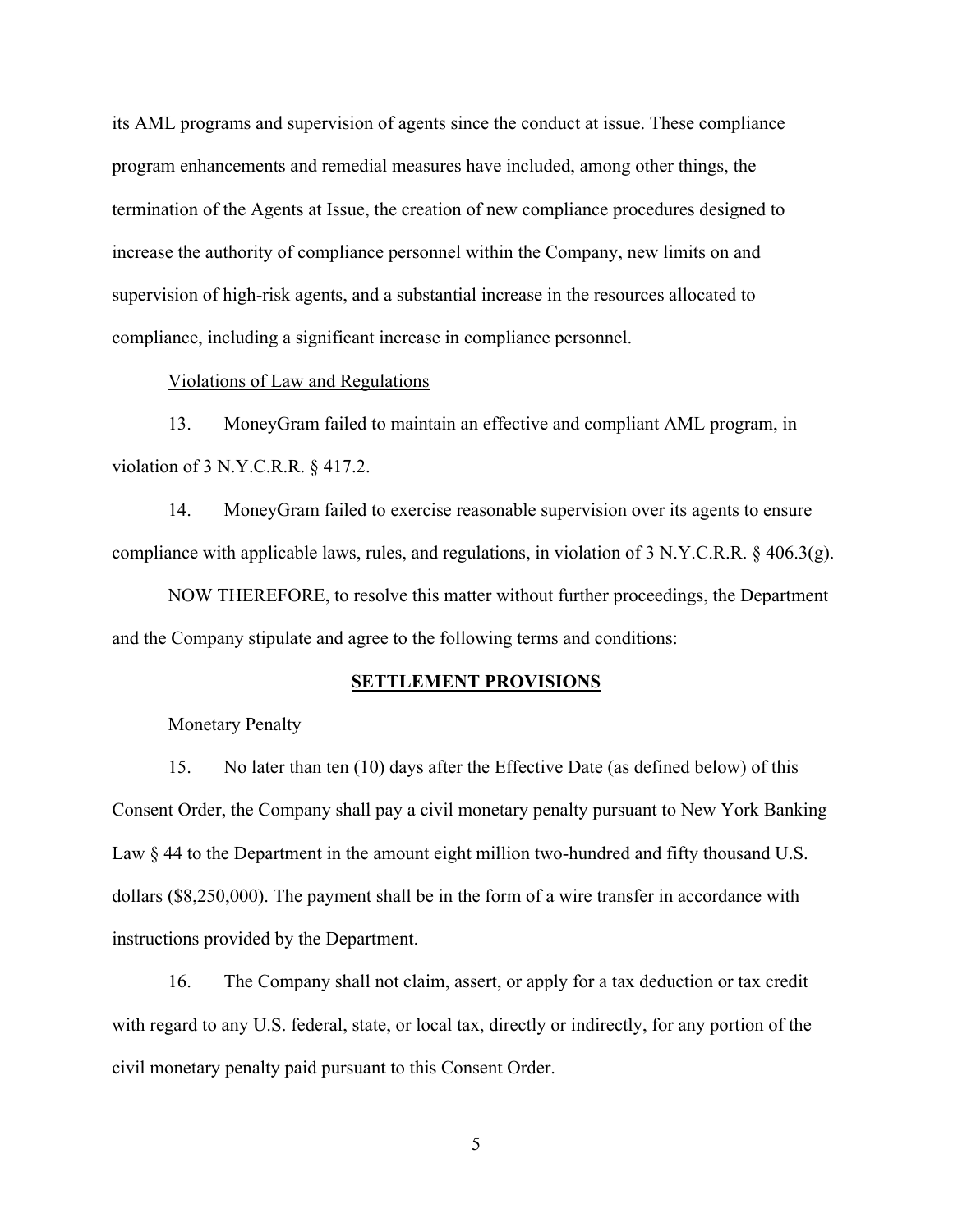17. The Company shall neither seek nor accept, directly or indirectly, reimbursement or indemnification with respect to payment of the penalty amount, including but not limited to, payment made pursuant to any insurance policy.

18. In assessing a penalty for the failures found herein, the Department has taken into account factors that include, without limitation: the extent to which the entity has cooperated with the Department in the investigation of such conduct, the financial resources and good faith of the entity, and the substantial compliance enhancements and voluntary remediation already undertaken.

## Remediation and Reporting

19. Within ninety (90) days of this Consent Order's effective date, MoneyGram shall submit to the Department for its review a detailed, written description of all elements of its current program to supervise its agents in New York, including without limitation:

- a. due diligence efforts with respect to on-boarding of new agents;
- b. ongoing due diligence efforts on existing agents;
- c. MoneyGram's transaction monitoring of agents' activity, including a summary of alert triggers and how such triggers are derived and modified over time;
- d. a narrative report supported by data summarizing alert triggers and how such triggers were resolved over the preceding six (6) month period;
- e. a summary of all suspicious activity reporting, including with respect to any changes in reporting thresholds and any reporting backlogs;
- f. any special transaction limitations on New York agents; and
- g. any removal of agents from the MoneyGram system for any reason including a description of the reason(s) therefor.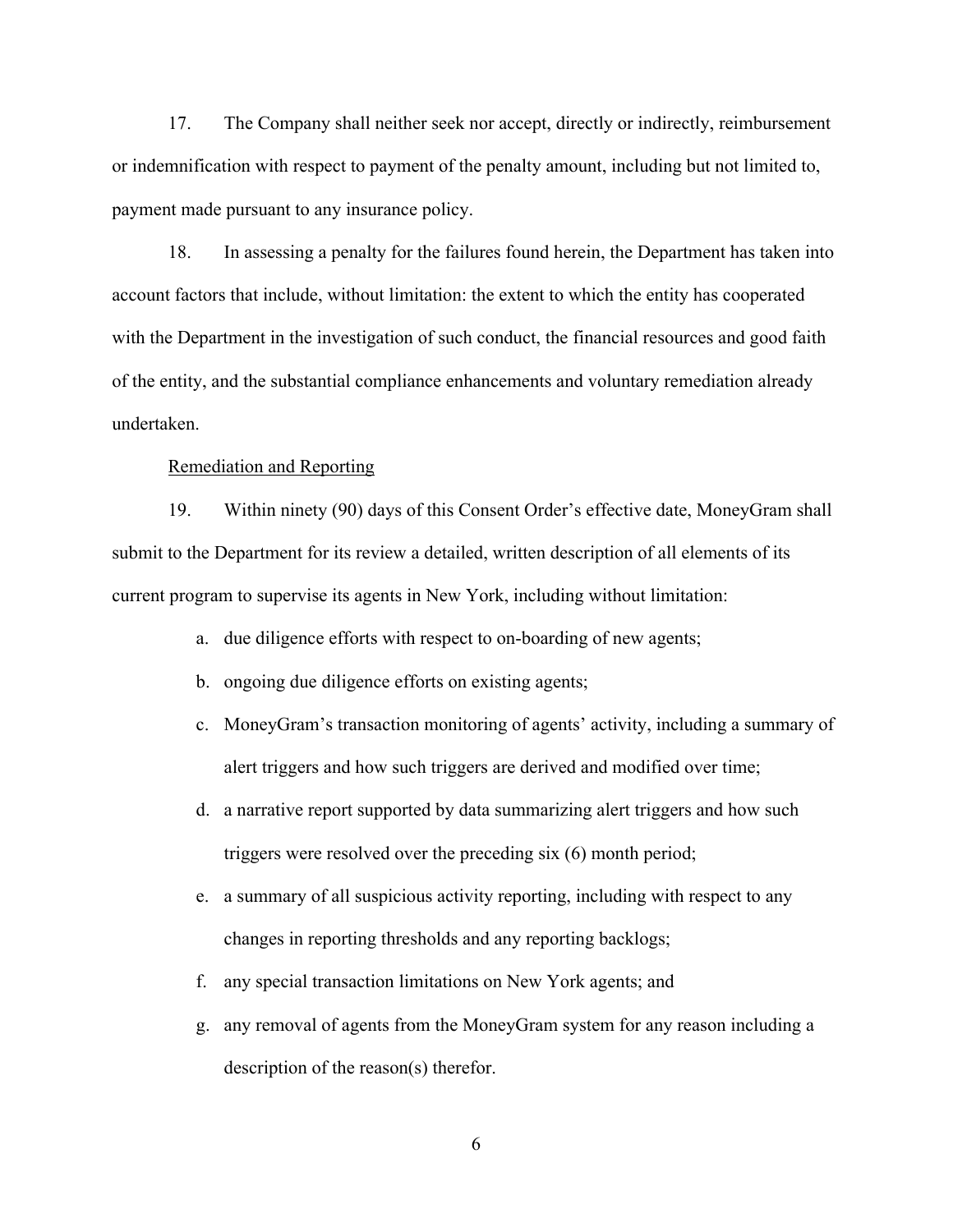20. At twelve and twenty-four months after the Effective Date of this Consent Order (as defined below), MoneyGram shall submit to the Department for its review an update on all of the items enumerated in paragraph 19 above.

21. Within thirty (30) days of the Effective Date of this Consent Order (as defined below), MoneyGram shall deliver to the Department, in a format that was agreed to between the Company and the Department concurrently with this Consent Order, detailed data of all transactions in the State of New York for the period of one year prior to the Effective Date. Thereafter, MoneyGram shall continue to provide all such transaction data to the Department on a periodic basis no less than quarterly for a two-year period from the Effective Date.

#### Full and Complete Cooperation

22. The Company commits and agrees that it will fully cooperate with the Department regarding all terms of this Consent Order.

#### Further Action by the Department

23. No further action will be taken by the Department against the Company or its successors for the conduct set forth in this Consent Order, or in connection with the remediation set forth in this Consent Order, provided that the Company fully complies with the terms of the Consent Order.

24. Notwithstanding any other provision in this Consent Order, however, the Department may undertake additional action against the Company for transactions or conduct that was not disclosed in the written materials submitted to the Department in connection with this matter.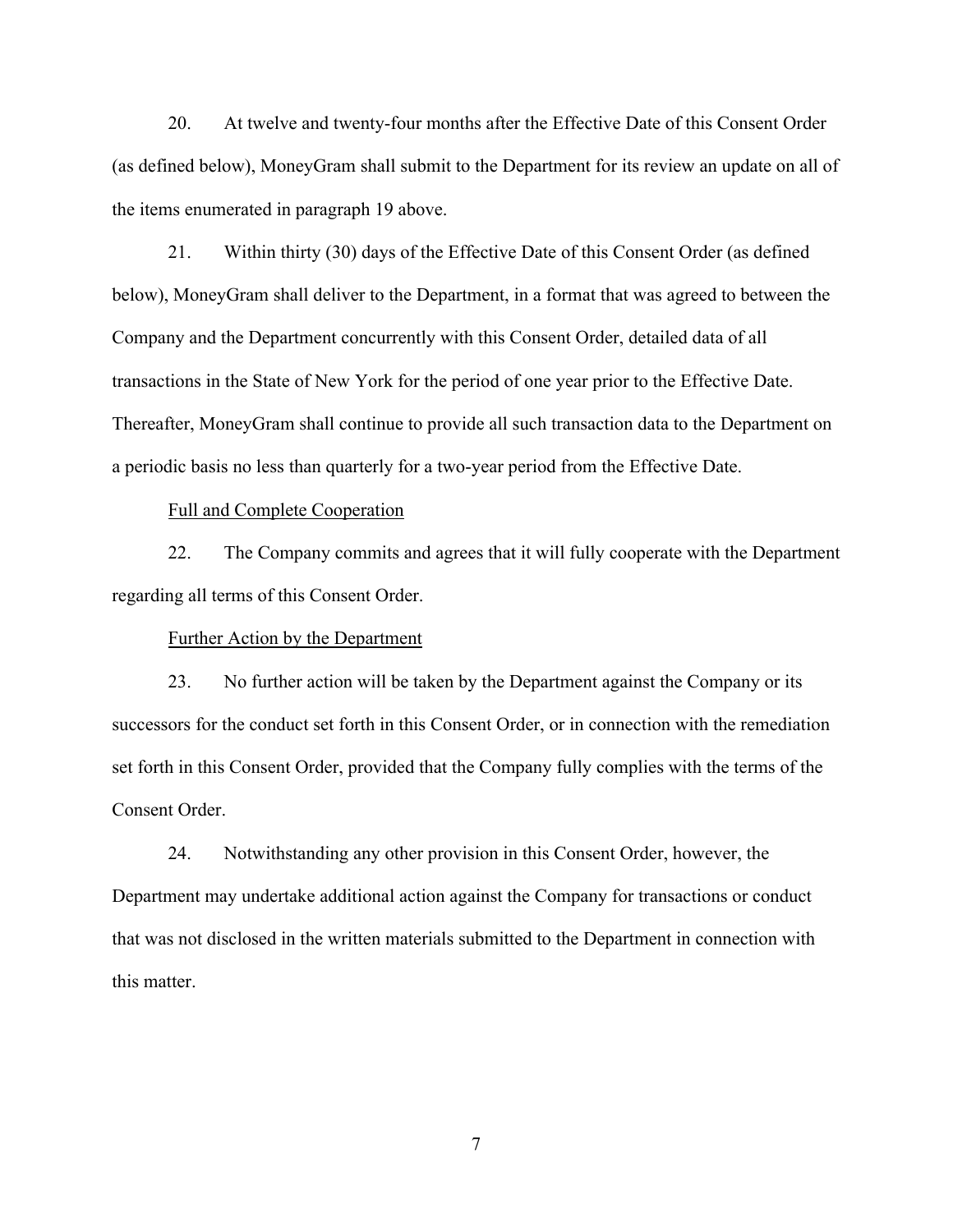#### Waiver of Rights

25. The Company submits to the authority of the Superintendent to effectuate this Consent Order.

26. The parties understand and agree that no provision of this Consent Order is subject to review in any court, tribunal, or agency outside of the Department.

## Parties Bound by the Consent Order

27. This Consent Order is binding on the Department and the Company, as well as any successors and assigns. This Consent Order does not bind any federal or other state agency or any law enforcement authority.

#### Breach of Consent Order

28. In the event that the Department believes the Company to be in material breach of the Consent Order, the Department will provide written notice to the Company, and the Company must, within ten (10) days of receiving such notice, or on a later date if so determined in the Department's sole discretion, appear before the Department to demonstrate that no material breach has occurred or, to the extent pertinent, that the breach is not material or has been cured.

29. The Company understands and agrees that its failure to make the required showing within the designated time period shall be presumptive evidence of the Company's breach. Upon a finding that a breach of this Consent Order has occurred, the Department has all the remedies available to it under New York Banking and Financial Services Law, and any other applicable laws, and may use any evidence available to the Department in any ensuing hearings, notices, or orders.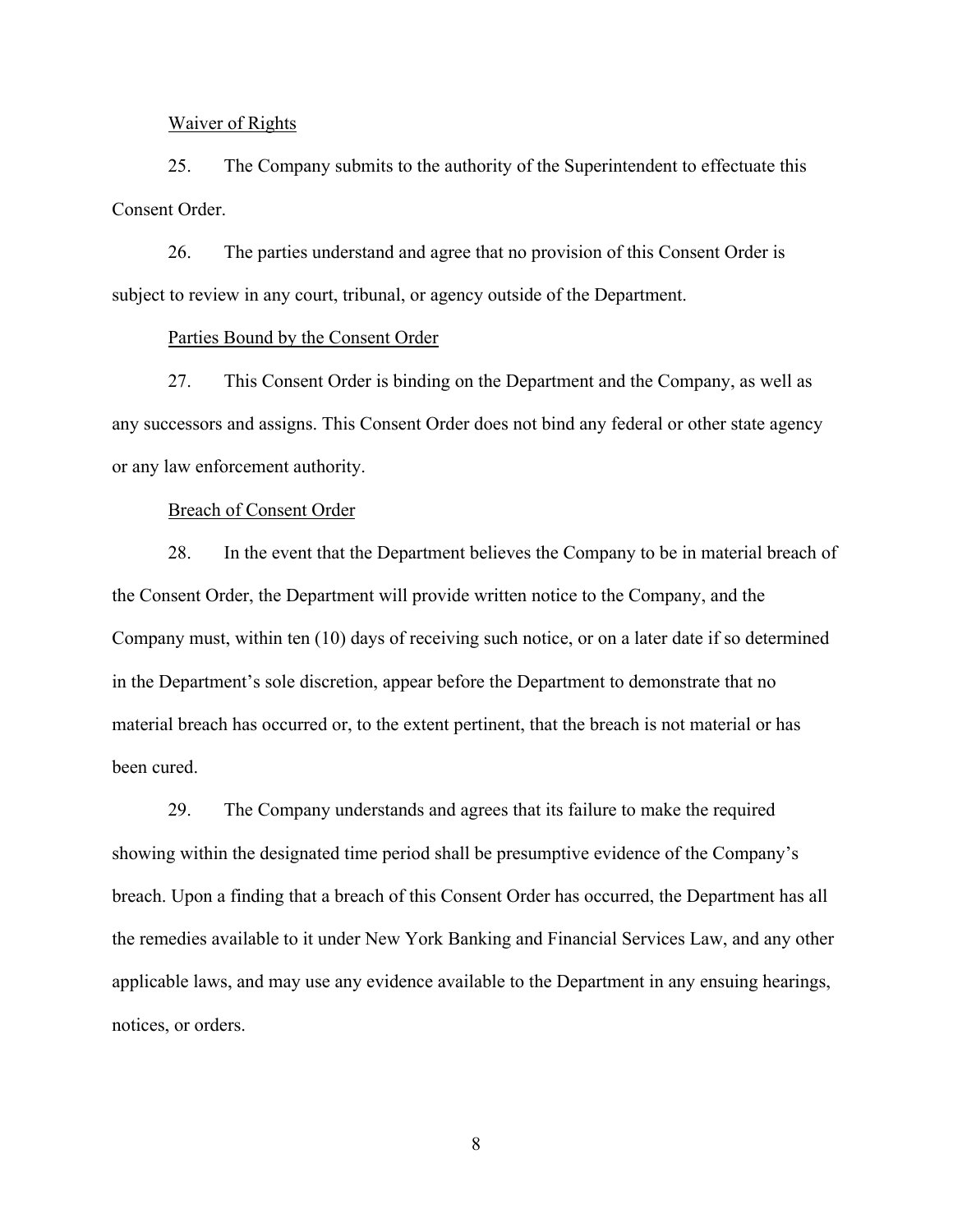### **Notices**

30. All notices or communications regarding this Consent Order shall be sent to:

# For the Department:

Cynthia M. Reed Senior Assistant Deputy Superintendent New York State Department of Financial Services One State Street New York, NY 10004

Kathryn A. Taylor Senior Assistant Deputy Superintendent New York State Department of Financial Services One State Street New York, NY 10004

# For the Company:

Robert Villaseñor General Counsel, Corporate Secretary & Chief Administrative Officer MoneyGram International, Inc. 2828 N. Harwood Street, #15 Dallas, TX 75201

Ephraim (Fry) Wernick Vinson & Elkins LLP 2200 Pennsylvania Avenue NW, Suite 500 Washington, DC 20037

# Miscellaneous

31. This Consent Order and any dispute thereunder shall be governed by the laws of the State of New York without regard to any conflicts of laws principles.

32. This Consent Order may not be altered, modified, or changed unless in writing

and signed by the parties hereto.

33. This Consent Order constitutes the entire agreement between the Department and

the Company and supersedes any prior communication, understanding, or agreement, whether

written or oral, concerning the subject matter of this Consent Order.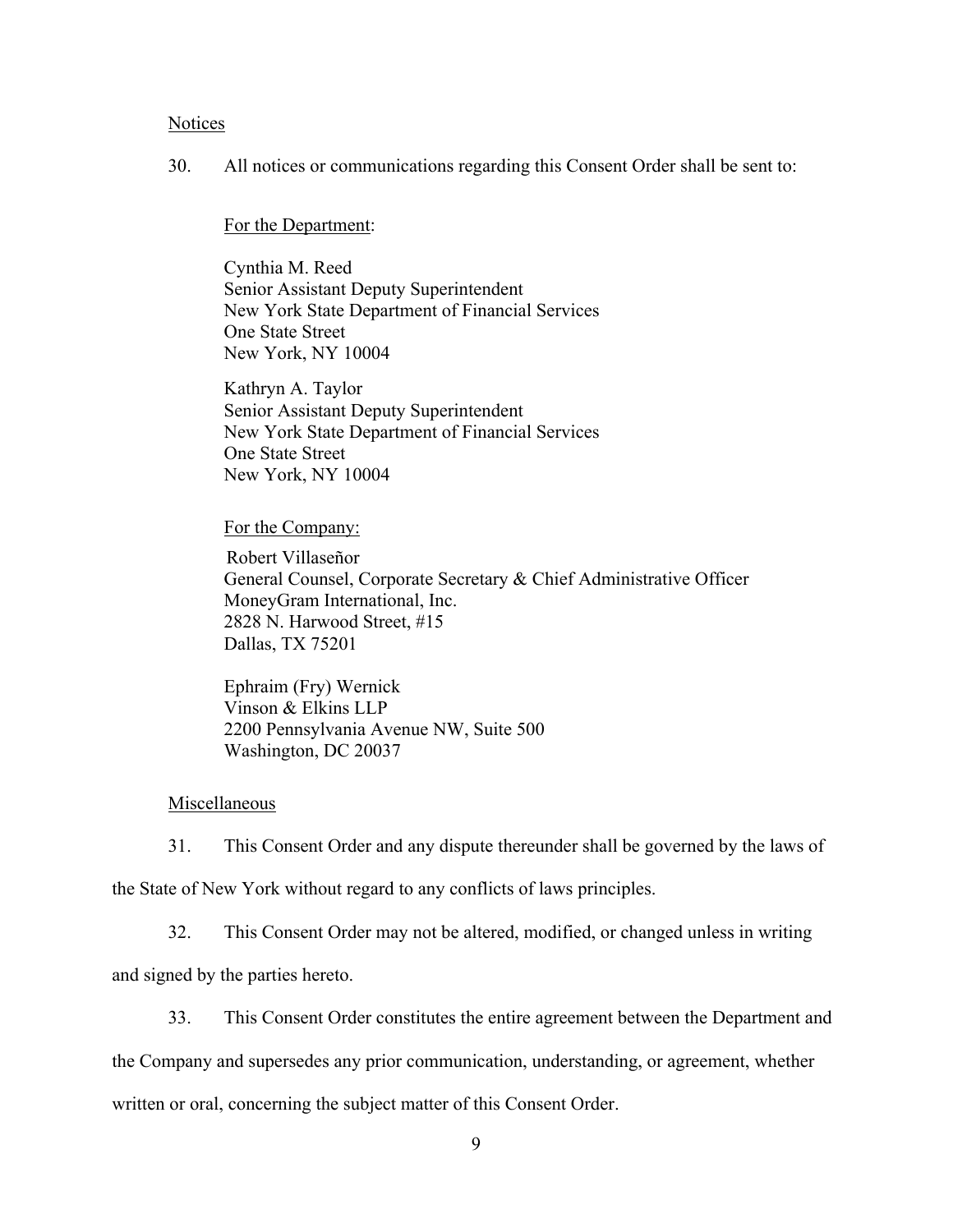34. Each provision of this Consent Order shall remain effective and enforceable against the Company, its successors, and assigns, until stayed, modified, suspended, or terminated by the Department.

35. In the event that one or more provisions contained in this Consent Order shall for any reason be held to be invalid, illegal, or unenforceable in any respect, such invalidity, illegality, or unenforceability shall not affect any other provision of this Consent Order.

36. No promise, assurance, representation, or understanding other than those contained in this Consent Order has been made to induce any party to agree to the provisions of this Consent Order.

37. Nothing in this Consent Order shall be construed to prevent any consumer or any other third party from pursuing any right or remedy at law.

38. This Consent Order may be executed in one or more counterparts and shall become effective when such counterparts have been signed by each of the parties hereto (the "Effective Date").

# [*remainder of this page intentionally left blank*]